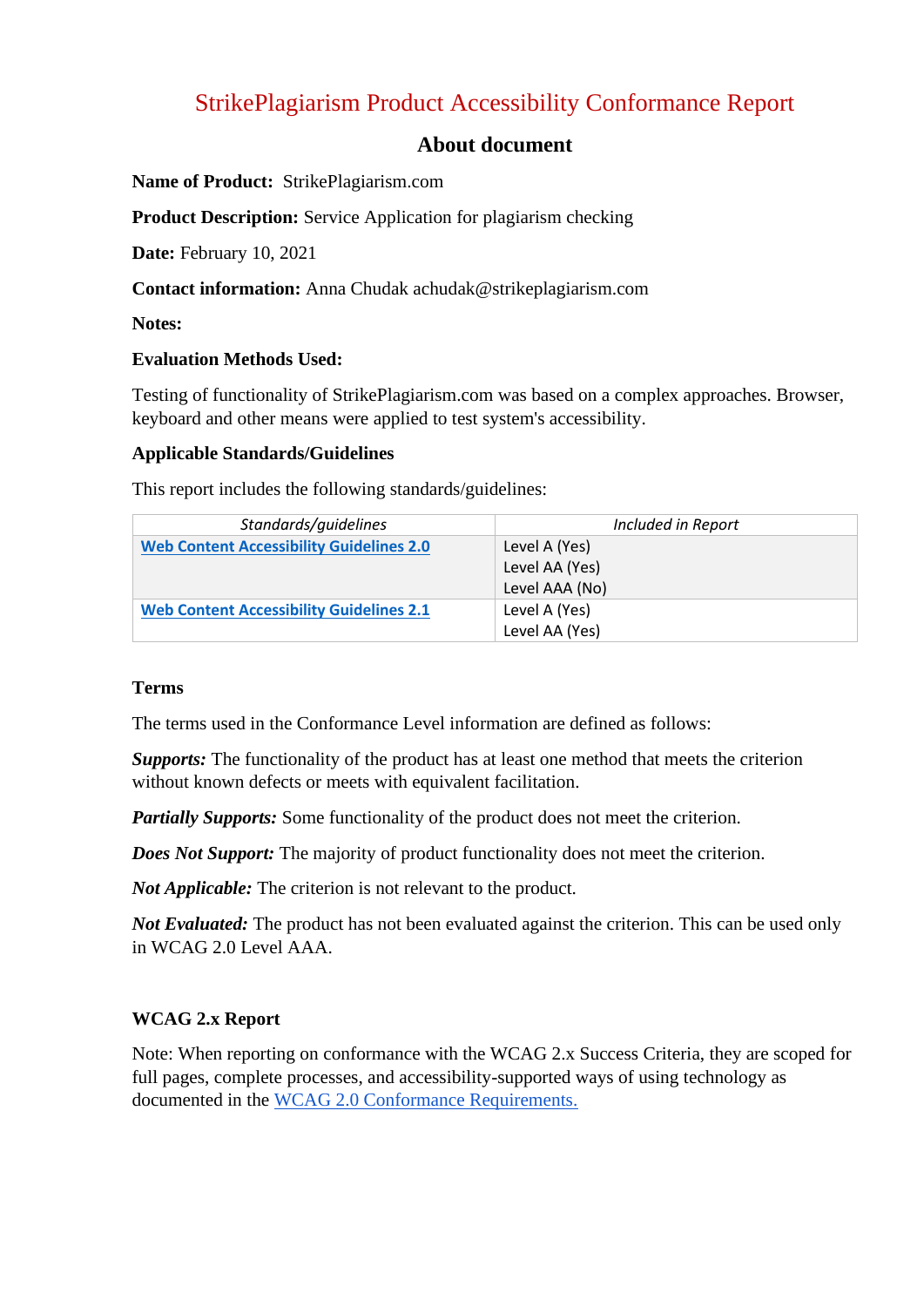# **Table 1: Success Criteria, Level A**

| <b>Criteria</b>                                                                          | <b>Conformance level</b> | <b>Remarks and Explanations</b>                                                                                                                                                                                      |
|------------------------------------------------------------------------------------------|--------------------------|----------------------------------------------------------------------------------------------------------------------------------------------------------------------------------------------------------------------|
| <b>1.1.1 Non-text Content</b><br>(Level A)                                               | Supports                 | Non-text fragments such as images<br>have text alternatives.                                                                                                                                                         |
| <b>1.2.1 Audio-only and Video-only</b><br>(Prerecorded)<br>(Level A)                     | Not applicable           | StrikePlagiarism.com has video<br>and audio-only prerecorded media<br>at every user's account.                                                                                                                       |
| <b>1.2.2 Captions (Prerecorded)</b><br>(Level A)                                         | Not applicable           | Content demanding captions are<br>not available at the system.                                                                                                                                                       |
| <b>1.2.3 Audio Description or Media</b><br><b>Alternative (Prerecorded)</b><br>(Level A) | Not applicable           | StrikePlagiarism.com has no audio<br>or media content demanding<br>equivalent.                                                                                                                                       |
| <b>1.3.1 Info and Relationships</b><br>(Level A)                                         | Supports                 | The features of<br>StrikePlagiarism.com system has<br>Information, structure, and<br>relationships conveyed through<br>presentation can be<br>programmatically determined or<br>are available in text.               |
| <b>1.3.2 Meaningful Sequence</b><br>(Level A)                                            | Supports                 | The features and its content are<br>incorrect reading sequence and<br>ordered and programmatically<br>determined.                                                                                                    |
| <b>1.3.3 Sensory Characteristics</b><br>(Level A)                                        | Supports                 | To interpret or operate content,<br>StrikePlagiarism.com does not rely<br>on sensory features.                                                                                                                       |
| 1.4.1 Use of Color<br>(Level A)                                                          | Supports                 | StrikePlagiarism.com does not<br>communicate information solely<br>through color.<br>Meantime, some specific buttons<br>like upload document, documents<br>statuses and threshold values have<br>its specific color. |
| <b>1.4.2 Audio Control</b><br>(Level A)                                                  | Supports                 | No audio content that plays<br>automatically is available at<br>StrikePlagiarism.com                                                                                                                                 |
| 2.1.1 Keyboard<br>(Level A)                                                              | Supports                 | The StrikePlagiarism.com features<br>and functionality are accessible via<br>a keyboard.                                                                                                                             |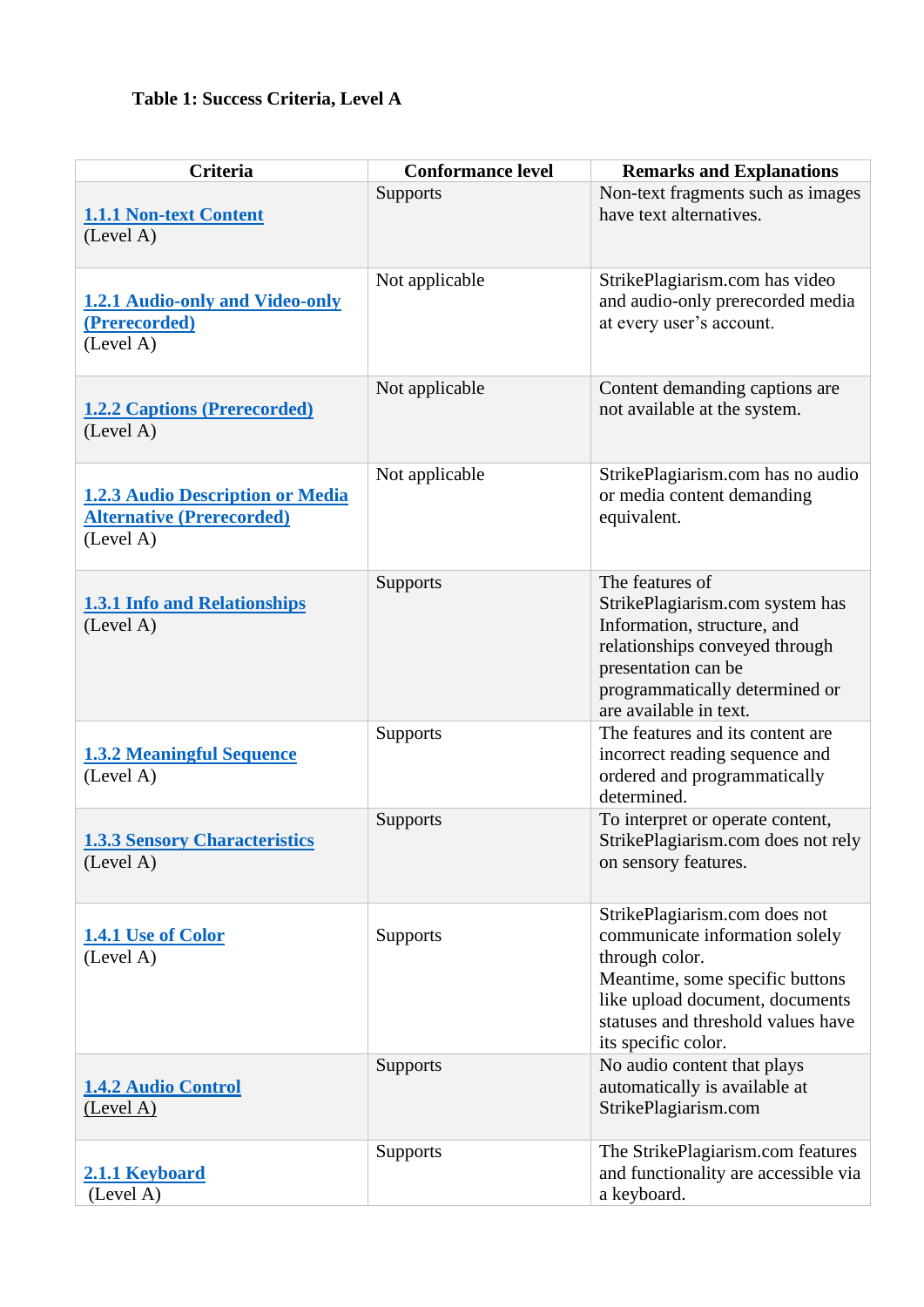| <b>2.1.2 No Keyboard Trap</b><br>(Level A)                           | <b>Supports</b>           | No Keyboards traps are available<br>at StrikePlagiarism.com<br>application.                                                                            |
|----------------------------------------------------------------------|---------------------------|--------------------------------------------------------------------------------------------------------------------------------------------------------|
| <b>2.1.4 Character Key Shortcuts</b><br>(Level A)                    | <b>Supports</b>           | Within the StrikePlagiarism.com<br>platform, there are no keyboard<br>shortcuts that use only letter,<br>punctuation, number, or symbol<br>characters. |
| <b>2.2.1 Timing Adjustable</b><br>(Level A)                          | <b>Supports</b>           | Automatic log out within 30<br>minutes is implemented and users<br>are notified on the top right of the<br>user account.                               |
| 2.2.2 Pause, Stop, Hide<br>(Level A)                                 | <b>Supports</b>           | StrikePlagiarism.com has no any<br>moving, blinking or scrolling<br>information.                                                                       |
| <b>2.3.1 Three Flashes or Below</b><br><b>Threshold</b><br>(Level A) | <b>Supports</b>           | StrikePlagiarism.com uses flashes<br>content only in two places when<br>threshold values are exceeded or<br>the report was not evaluated.              |
| <b>2.4.1 Bypass Blocks</b><br>(Level A)                              | <b>Supports</b>           | Bypass blocks are available at<br>StrikePlagiarism.com.                                                                                                |
| 2.4.2 Page Titled<br>(Level A)                                       | <b>Supports</b>           | All pages of StrikePlagiarism.com<br>have titles.                                                                                                      |
| 2.4.3 Focus Order<br>(Level A)                                       | <b>Partially Supports</b> | Not all pages have Focus order.<br>This is a part of functionality that<br>has to be improved.                                                         |
| <b>2.4.4 Link Purpose (In Context)</b><br>(Level A)                  | <b>Supports</b>           | All links within<br>StrikePlagiarism.com are<br>meaningful and informative to<br>understand their meaning.                                             |
| <b>2.5.1 Pointer Gestures</b><br>(Level A 2.1 only)                  | <b>Supports</b>           | StrikePlagiarism.com is operated<br>based on a single pointer.                                                                                         |
| <b>2.5.2 Pointer Cancellation</b><br>(Level A 2.1 only)              | <b>Supports</b>           | The down-event of the pointer is<br>not used to execute any part of the<br>function                                                                    |
| <b>2.5.3 Label in Name</b><br>(Level A 2.1 only)                     | <b>Supports</b>           | All the pages of<br>StrikePlagiarism.com has clear<br>names of the user interface<br>components.                                                       |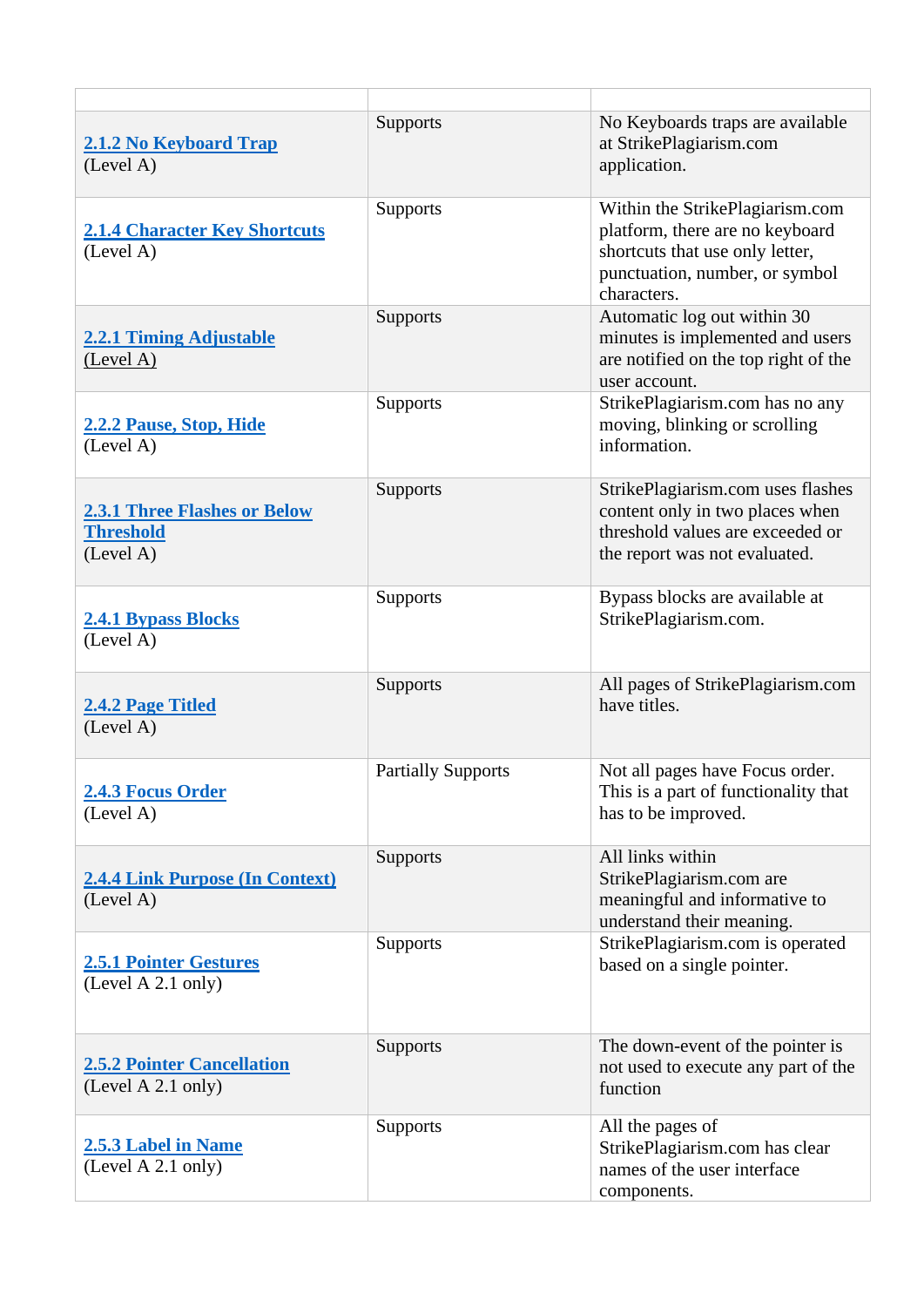| <b>2.5.4 Motion Actuation</b><br>(Level A 2.1 only) | Supports                  | No motion actuation is applied at<br>StrikePlagiarism.com                                                                     |
|-----------------------------------------------------|---------------------------|-------------------------------------------------------------------------------------------------------------------------------|
| <b>3.1.1 Language of Page</b><br>(Level A)          | <b>Supports</b>           | The language of the text is<br>automatically detected by<br>StrikePlagiarism.com platform.                                    |
| <b>3.2.1 On Focus</b><br>(Level A)                  | Supports                  | During changes in focus, no<br>change of context is applied by the<br>StrikePlagiarism.com's platform.                        |
| <b>3.2.2 On Input</b><br>(Level A)                  | <b>Supports</b>           | No change context is applied<br>during any changes in the settings<br>of user interface components.                           |
| <b>3.3.1 Error Identification</b><br>(Level A)      | Supports                  | There are features identifying<br>errors.                                                                                     |
| <b>3.3.2 Labels or Instructions</b><br>(Level A)    | <b>Partially Supports</b> | Labels and instructions are<br>provided at almost all of the user's<br>interface.                                             |
| <b>4.1.1 Parsing</b><br>(Level A)                   | Supports                  | All markup materials are well<br>designed.                                                                                    |
| <b>4.1.2 Name, Role, Value</b><br>(Level A)         | <b>Partially Supports</b> | There are user controls well<br>designed but in some places of the<br>user accounts some roles attributes<br>need to improve. |

# **Table 2: Success Criteria, Level AA**

| <b>Criteria</b>                                               | <b>Conformance level</b> | <b>Remarks and Explanations</b>                                                                                                                  |
|---------------------------------------------------------------|--------------------------|--------------------------------------------------------------------------------------------------------------------------------------------------|
| <b>1.2.4 Captions (Live)</b><br>(Level AA)                    | Not applicable           | StrikePlagiarism.com has live<br>audio content at the user's<br>account.                                                                         |
| <b>1.2.5 Audio Description</b><br>(Prerecorded)<br>(Level AA) | Not applicable           | No synchronized media used by<br>StrikePlagiarism.com                                                                                            |
| <b>1.3.4 Orientation</b><br>(Level AA)                        | Supports                 | Content does not confine its view<br>and operation to a single display<br>orientation, such as portrait or<br>landscape at StrikePlagiarism.com. |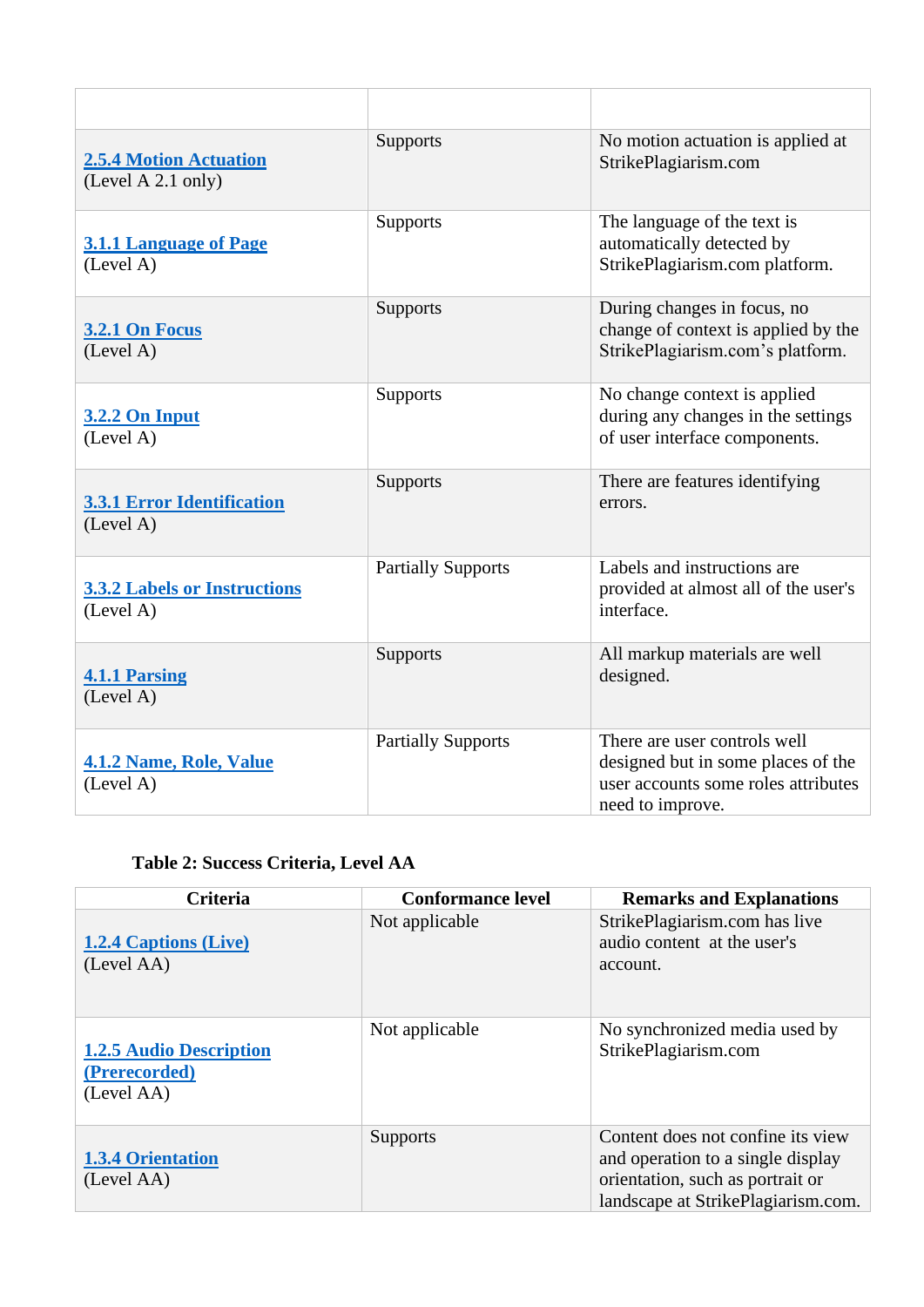| <b>1.3.5 Identify Input Purpose</b><br>(Level AA)     | Not applicable  |                                                                                                                                                                             |
|-------------------------------------------------------|-----------------|-----------------------------------------------------------------------------------------------------------------------------------------------------------------------------|
| <b>1.4.3 Contrast (Minimum)</b><br>(Level AA)         | <b>Supports</b> | The visual presentation of text at<br>StrikePlagiarism.com and images<br>of text has a contrast ratio of at<br>least $4.5:1$                                                |
| <b>1.4.4 Resize text</b><br>(Level AA)                | <b>Supports</b> | The resizing is supported by<br>StrikePlagiarism.com platform.                                                                                                              |
| <b>1.4.5 Images of Text</b><br>(Level AA)             | <b>Supports</b> |                                                                                                                                                                             |
| <b>1.4.10 Reflow</b><br>(Level AA)                    | <b>Supports</b> | Content can be presented without<br>loss of information or<br>functionality, and without<br>requiring scrolling in two<br>dimensions at<br>StrikePlagiarism.com platform.   |
| <b>1.4.11 Non-text Contrast</b><br>(Level AA)         | Supports        | The visual presentation of the<br>user's interface features and<br>graphical objects have a contrast<br>ratio of at least 3:1 against<br>adjacent color(s).                 |
| <b>1.4.12 Text Spacing</b><br>(Level AA)              | Supports        | Line heights and spacing are in<br>accordance to the requirements at<br>StrikePlagiarism.com platform.                                                                      |
| <b>1.4.13 Content on Hover or Focus</b><br>(Level AA) | Not applicable  |                                                                                                                                                                             |
| <b>2.4.5 Multiple Ways</b><br>(Level AA)              | <b>Supports</b> | Unless the Web page of<br>StrikePlagiarism.com is the result<br>of, or a stage in, a process, there<br>are multiple ways to locate a Web<br>page within a set of Web pages. |
| <b>2.4.6 Headings and Labels</b><br>(Level AA)        | <b>Supports</b> | All headings and levels are well-<br>informative.                                                                                                                           |
| <b>2.4.7 Focus Visible</b><br>(Level AA)              | Supports        |                                                                                                                                                                             |
| <b>3.1.2 Language of Parts</b><br>(Level AA)          | <b>Supports</b> |                                                                                                                                                                             |